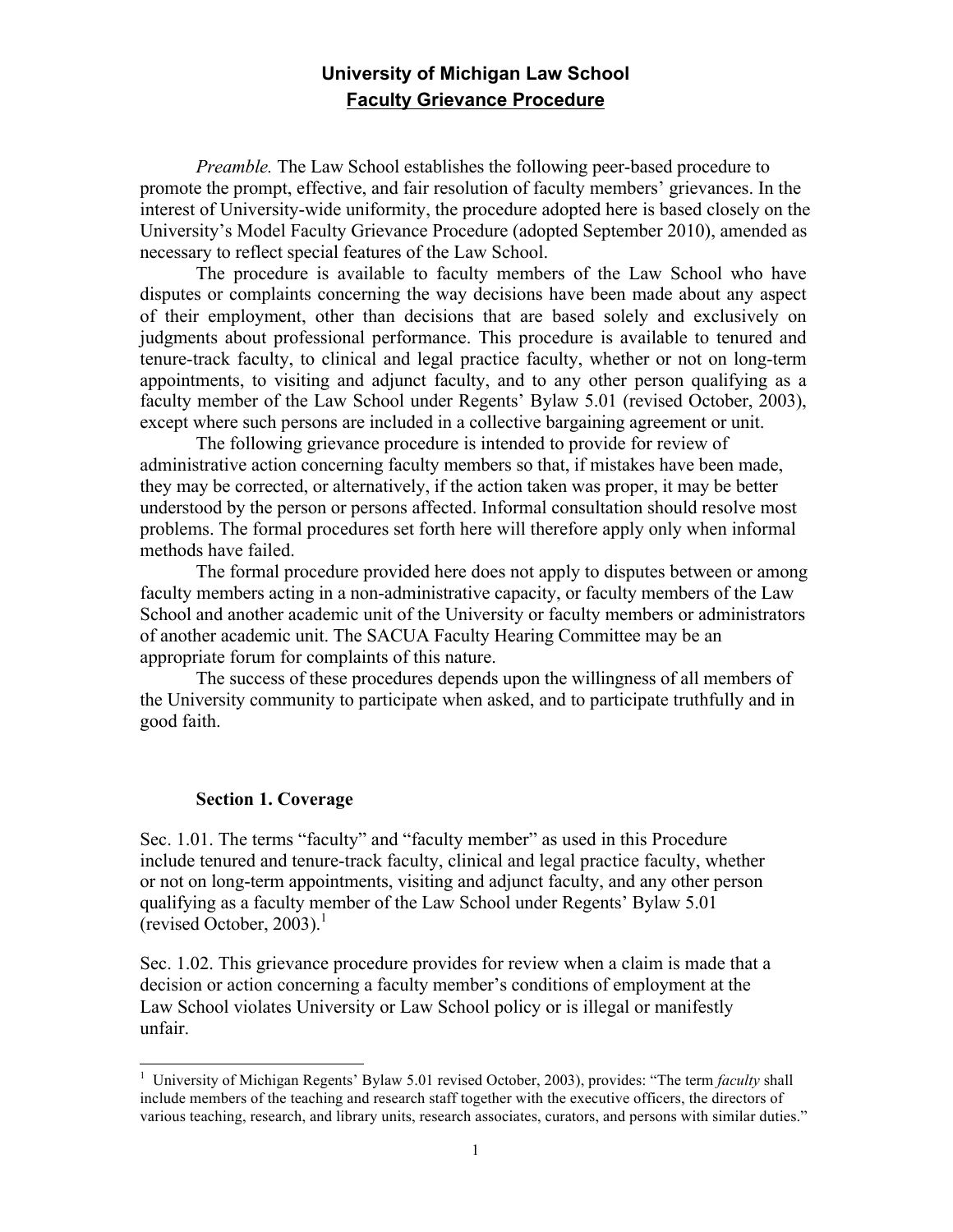Sec. 1.03. The Procedure shall be available to all faculty members who are not included in a collective bargaining agreement or unit. Faculty members otherwise entitled to use this procedure may file a timely grievance to contest the action that removed their title or brought their appointment to an end.

Sec. 1.04. The procedure applies only to decisions made by the Law School acting through its Deans and other authorized persons. The procedure does not apply to issues between faculty members or groups of faculty members.<sup>2</sup>

Sec. 1.05. The procedure applies only to a decision or action concerning a specific individual or specific individuals, including those adversely affected by application of a policy or standard operating procedure, written or unwritten. Challenges to general Law School or University policy are to be handled through normal governance or administrative processes.

Sec. 1.06. The procedure does not apply to decisions regarding employment, including tenure, promotion, retention, renewal, and merit pay determinations, that are based solely and exclusively on judgments about professional performance. But this grievance process does apply to claims that the procedure followed in making such decisions failed to follow University or Law School policies and procedures or was illegal or manifestly unfair, or that the decisions violated standards of nondiscrimination contained in Regental Bylaw 14.06 (revised September 2007). In no case, however, shall this grievance process extend to any matter requiring an interpretation of substantive tenure, promotion, retention, renewal, or merit pay standards, or an inquiry into the determination made by the tenured faculty, or by any member or part of the tenured faculty, whether those standards were satisfied by the Grievant or by any other past or current member of the faculty.

Sec. 1.07. The procedure does not serve as an additional step in a dispute that has been addressed in another formal hearing procedure of the University or a University unit. But a faculty member may use this grievance process to review new sanctions imposed by the Law School acting on the basis of findings made in a different hearing procedure.

### **Section 2. Filing Grievances; Parties and Responsibilities**

 $\overline{a}$ 

Sec. 2.01. A faculty member shall file a grievance within 90 calendar days of the date the grievant first knew or could reasonably have been expected to know, on the basis of documentation or otherwise if there is no documentation, of the decision or action that gave rise to the grievance. Grievances shall be filed on a Faculty Grievance Form (FGF) and submitted to the Director of Academic Human Resources (DAHR) and the SACUA Faculty Grievance Monitor (FGM). The DAHR shall transmit a copy of the FGF to the

 $2$  The SACUA Faculty Hearing Committee was created by the Senate Assembly in 1987 to address issues between or among faculty members.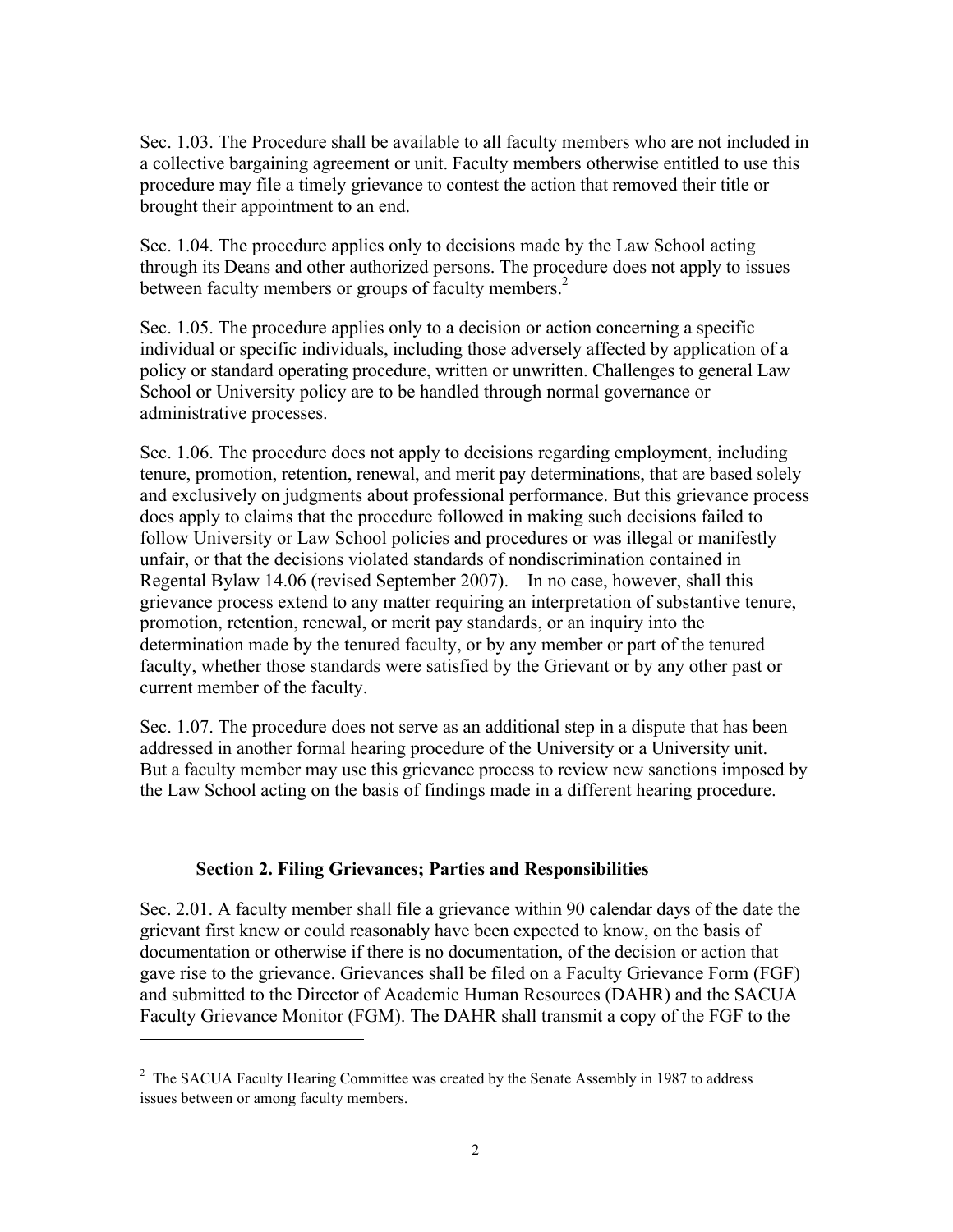named respondent(s), with copies to the Law School Dean. In extraordinary circumstances, a Grievance Hearing Board (GHB) may extend the deadline for filing a grievance. The grievant must assert such circumstances in the FGF and provide supporting evidence.

Sec. 2.02. The parties to a grievance are the faculty member who initiates the grievance and the decision-maker(s) responsible for the contested decision or action. The Dean is to be named as a respondent only if the Dean was actively involved in the contested decision or action. When the grievance involves a decision made, or an action taken, by a group of persons, or a decision or action reviewed through multiple organizational levels, the presumption is that the individual with the current ultimate authority to make the decision or take the action (for example, the person whose signature authorizes the decision or action) will be named as the sole respondent.

Sec. 2.03. Both the grievant and the respondent shall abide by all the procedures set forth here, shall participate in good faith, and shall respect the confidentiality of the process. Communication concerning the proceedings shall be limited to parties, advisers, mediators, and any others for whom information is strictly necessary for the legitimate effectuation of the process.

Sec. 2.04. Before filing a formal grievance, a grievant shall seek to resolve the dispute by discussing it informally with the person(s) who made the disputed decision or took the disputed action, or actively participated in the decision or action, or who has the authority within the Law School to provide redress.

Sec. 2.05. Before, during, and after the processing of any grievance, the parties are strongly encouraged to seek an informal resolution by personal discussions between or among themselves, by invoking the Law School or University ombuds or mediation structure, or through the intervention of the Law School official(s) with the authority to provide redress. At any step before rendering a final decision, the Grievance Hearing Board (GHB) may remand the case to the parties with directions to seek an informal resolution. When remanding a case, the GHB shall set a timeframe for successful resolution. If resolution fails, the case will return to the GHB for further processing. Informal resolution, however, shall remain entirely voluntary.

Sec. 2.06. Prior to the first meeting of the GHB, the GHB, the grievant, or the respondent may initiate in writing a one-time clarification of the issues to be considered. If the GHB requests the clarification, the request shall be transmitted simultaneously to the grievant and the respondent, who will have 10 working days to provide a written response. If one of the parties submits a clarification, a copy shall be provided to the DAHR, the FGM, and the other parties. The other parties will have 10 working days to provide to the DAHR, the FGM, and the party who submitted the clarification any additional comments or information in response to the clarification. The DAHR will then forward both the clarification and the response to the GHB.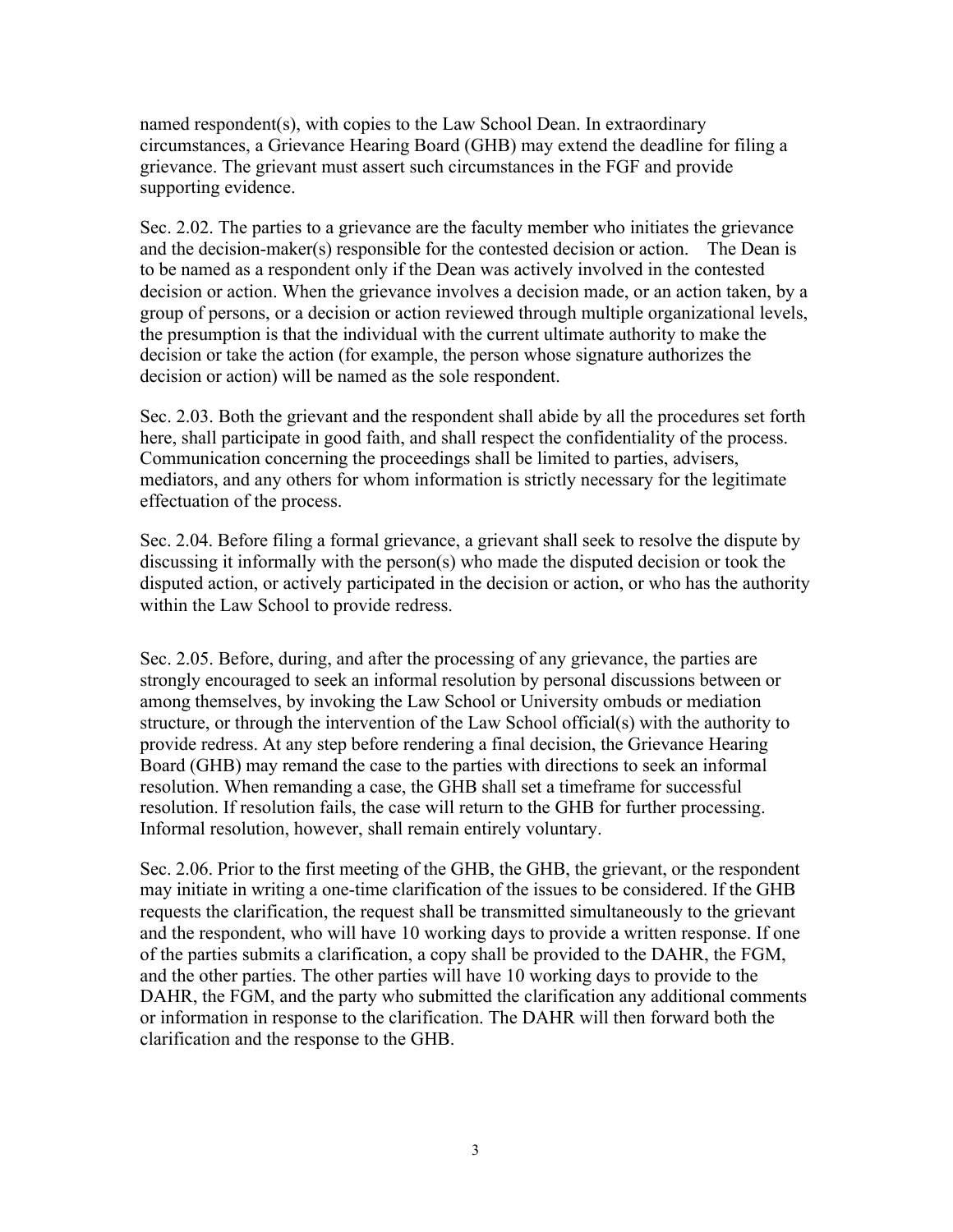# **Section 3. Grievance Hearing Board (GHB)**

Sec. 3.01. A Grievance Hearing Board (GHB) shall be established as provided in Section 5 to handle each grievance filed by a faculty member. Closely related grievances may be consolidated before a single GHB.

Sec. 3.02. The GHB shall meet within 15 working days after it is established. The Board shall first determine in executive session whether the complaint is within the authority or jurisdiction of the grievance process under Sections 1.01 through 1.06. In addition, the Board may dismiss the grievance without a hearing if it concludes, on the basis of the FGF and all other material before the GHB, and with all questions of fact assumed in the grievant's favor, that there are no grounds for deciding the case in the grievant's favor. The GHB may also dismiss the grievance without a hearing if the grievance is filed after the expiration of the time period set forth in Section 2.01.

Sec. 3.03. Within 10 working days of its first meeting, the GHB shall advise the grievant, the respondent, the DAHR, the FGM, and the Dean in writing whether it will proceed with a hearing. If the Board decides the complaint is not grievable because it is not within the coverage of Sections 1.01 through 1.06, or the grievance is to be dismissed under Section 3.02, it shall state its reasons in writing. If the Board decides to proceed, it shall specify in a written notice to the parties, the DAHR, the FGM, and the Dean when and where the hearing will be held and what issues are to be addressed by the parties. The hearing shall be scheduled within 30 working days or as soon thereafter as is practicable.

Sec. 3.04. If the GHB decides the complaint is not grievable, the grievant shall have 15 working days to appeal this decision pursuant to the appeal procedures set forth in Section 4.

Sec. 3.05. The GHB shall ensure fair procedures for the parties in any hearing.<sup>3</sup> Specifically, the grievant and the respondent shall have the following rights:

- (a) To be accompanied before the GHB by advisers, who may be attorneys. The advisers may advise their clients but may not participate directly in the hearing.
- (b) To appear and present their cases, and to cross-examine the witnesses and challenge the evidence presented by the other party; and
- (c) To have access to all relevant evidence, testimonial and documentary, except confidential evaluations and evidence that would infringe upon the privacy interests of third persons. Upon a party's request, the chair of the GHB shall be allowed to examine relevant confidential files of an academic unit or department and to provide the Board and all parties with a summary of their contents as they relate to the grievance, giving due consideration to protecting

The grievance procedure must comply with the demands of due process, most critically, fair notice and an opportunity to be heard. It is not intended to be a substitute for either a civil or a criminal trial and is not subject to all the requirements applicable in those settings.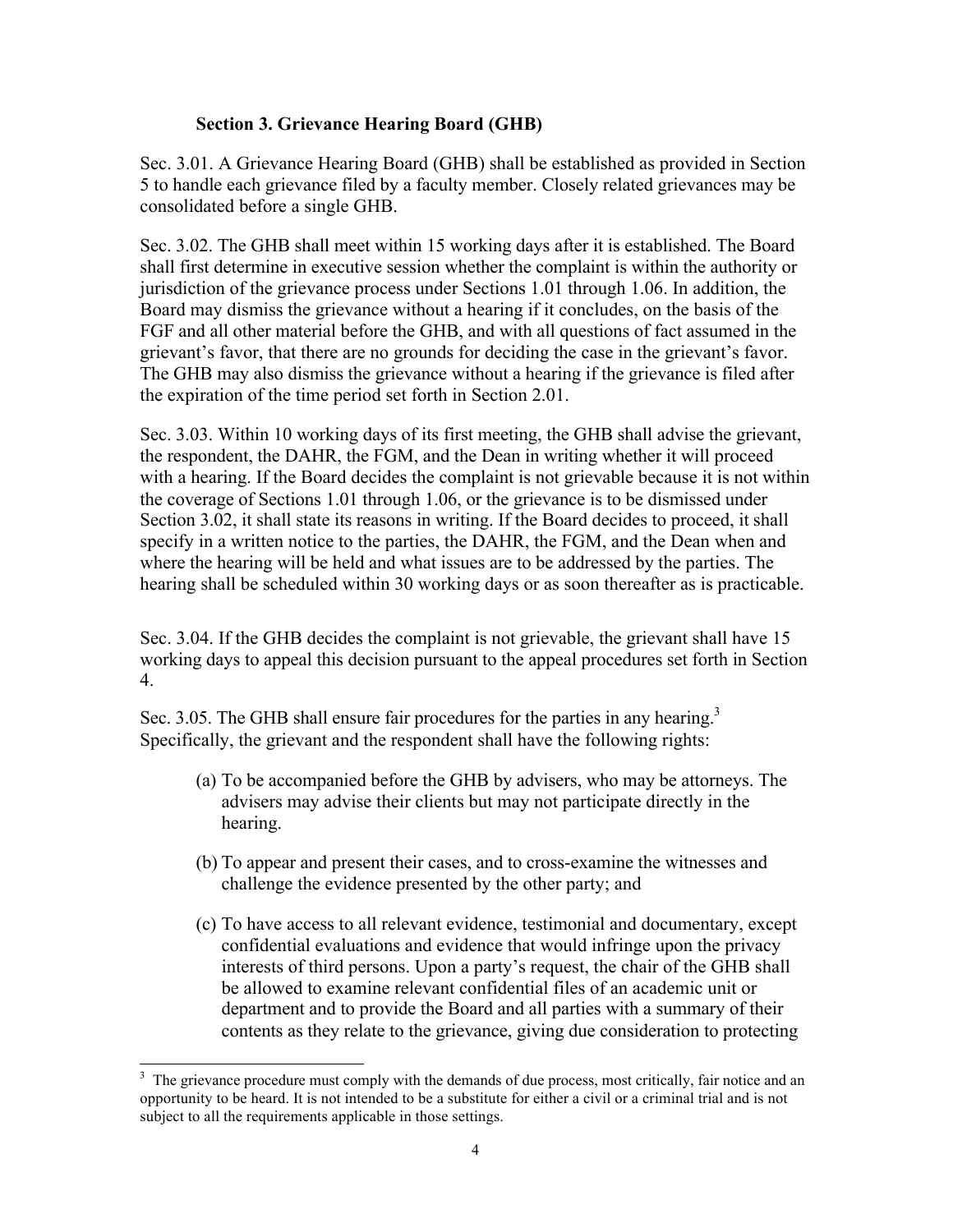the confidential aspects of the material.

Sec. 3.06.

(a) The GHB may call its own witnesses and obtain relevant documents, subject to the parties' right of access and the confidentiality restrictions of Sec.  $3.05(c)$ .

(b) Testimony before the GHB is voluntary. Any inference drawn from a witness's refusal to testify should be carefully supported and explained by the GHB.

Sec. 3.07. Hearings before the GHB shall be private and confidential, attended only by the principal parties and their advisers, if any; the Director of Academic Human Resources or designee; and the Faculty Grievance Monitor or designee. Unless otherwise directed by the GHB for good reason, witnesses shall attend only while testifying. The GHB chair may invite appropriate observers or others having a substantial interest in the outcome of the case, if both the grievant and the respondent agree.

Sec. 3.08. Portions of the hearing at which testimony is taken and evidence presented shall be recorded verbatim, but the recording may be by voice recorder. Both the grievant and the respondent may also record the hearing.

Sec. 3.09. The GHB shall deliver only to the grievant and the respondent a written provisional decision within 20 working days after the completion of testimony and argument. The content of the provisional decision shall remain confidential and may not be shared at any time with any other persons except those entitled without special agreement to participate in the hearing or advise the parties under Sec. 3.07.

Sec. 3.10. The grievant and the respondent shall have 10 working days after receipt of the provisional decision to submit a written response to the GHB.

Sec. 3.11. The GHB shall consider any responses to the provisional decision and shall deliver its final decision within 10 working days after receipt of those responses. Both the provisional decision and the final decision shall include a summary of the testimony, factual findings, conclusions with reasons the grieved decision or action was or was not violative of Law School or University policy, illegal, or manifestly unfair, and, if appropriate, a proposed remedy. Decisions of the GHB shall be by majority vote. The reasons for any dissent must be stated in a written minority opinion. The GHB shall present the final decision only to the grievant, the respondent, the Dean, the DAHR and the FGM.

Sec. 3.12. Although the GHB does not have executive authority, the parties are expected to respect and accept the findings, conclusions, recommendations, and any proposed remedy of the GHB as the considered judgment of a competent and disinterested peer group. The GHB may recommend actions that do not fall within the respondent's authority, but recommendations addressed to those who are not parties should not give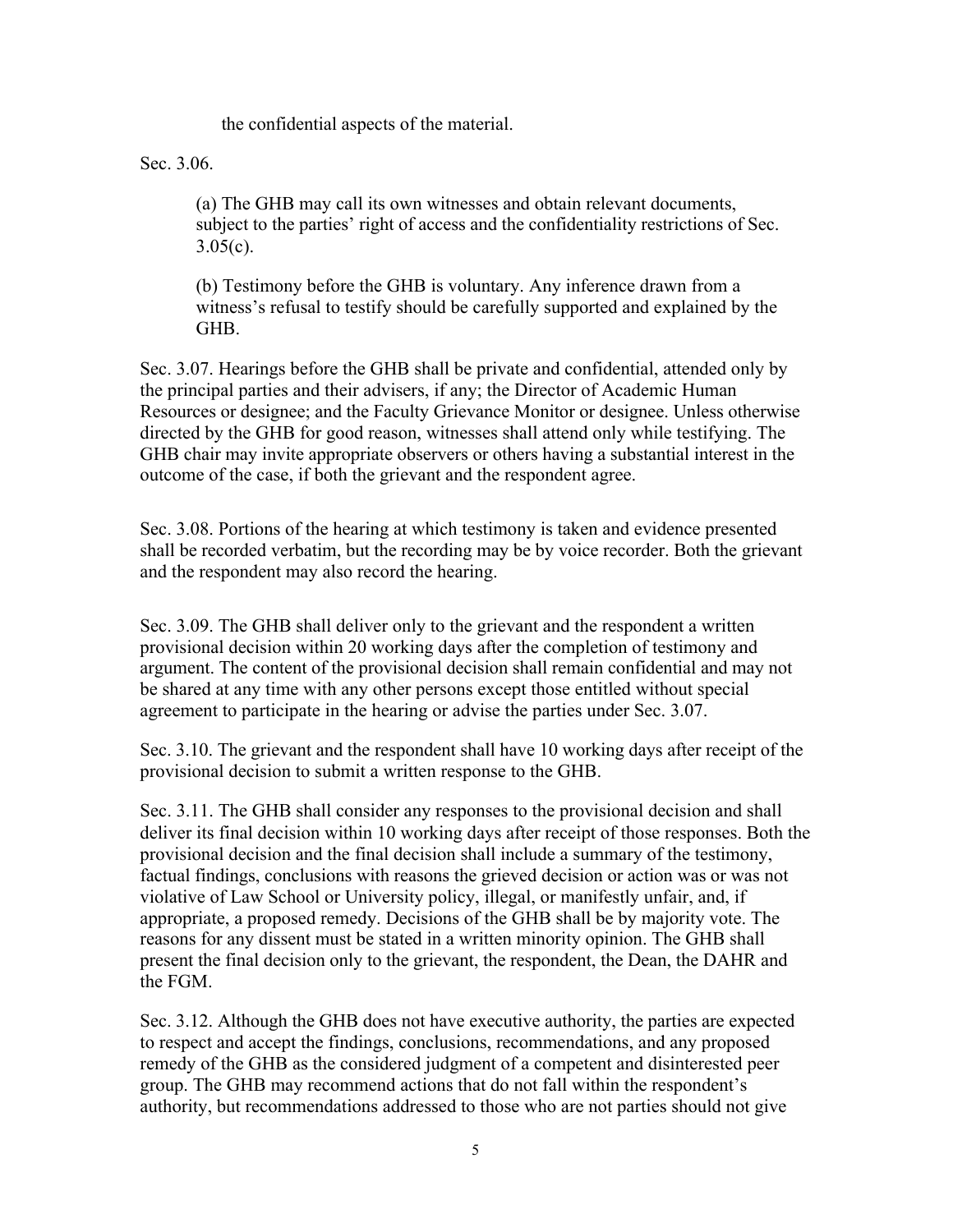rise to the same expectations.

## **Section 4. Appeals**

Sec. 4.01. The grievant or the respondent or both may submit a written appeal of a final decision by a GHB within 20 working days of the receipt of the decision. Either party may submit an appeal contingent upon the other party's appealing. If both parties submit contingent appeals, the appeals shall be treated as withdrawn.

- (a) If the Dean is not a respondent, the appeal shall be submitted to the Dean. The Dean shall recuse himself or herself if she or he has significant personal or professional associations with either party.
- (b) If the Dean is a respondent or has recused himself or herself, the appeal shall be submitted to the Standing Tenure Committee, which shall act without any member who is a grievant, respondent, or member of the GHB. For purposes of this appeal only, the Associate Dean for Clinical Affairs and the Director of the Legal Practice Program shall join the Standing Tenure Committee, except if they are a grievant, respondent, or member of the GHB. A member of this committee shall recuse herself or himself if she or he has significant personal or professional associations with either party. If the number of members of this committee is fewer than three, the number shall be brought to three by choosing by lot additional members from the Standing Tenure Committees of the past five years who, at the time of the lot, are either current or emeritus members of the tenured faculty.

Sec. 4.02. An appeal shall be decided on the record made before the GHB. When necessary in the judgment of the person or committee deciding the appeal, the proceedings may be remanded to the GHB to receive new information. A remand for new information shall be granted on the request of the grievant or the respondent only on a showing that the information could not, in the exercise of reasonable diligence, have been presented when the record was made. A remand shall set the times for further GHB proceedings, including any revised final GHB decision.

Sec. 4.03. The findings, conclusions, recommendations, and proposed remedy, if any, of the GHB shall be presumed valid on appeal, and shall be rejected or modified only because of substantial errors of fact or interpretation of Law School or University policies, because of serious procedural irregularities, or because the appeal authority's considered judgment is that the GHB erred in deciding whether the initially grieved decision or action was or was not violative of Law School or University policy, illegal, or manifestly unfair, or because any proposed remedy is clearly unreasonable or inappropriate.

Sec. 4.04. The Dean or Committee shall respond in writing within 30 working days of receiving the appeal, stating the action to be taken and the reasons for it. Committee decisions shall be by majority vote. The reasons for any dissent must be stated in writing. The response (including any dissent) shall be transmitted to the grievant, the respondent,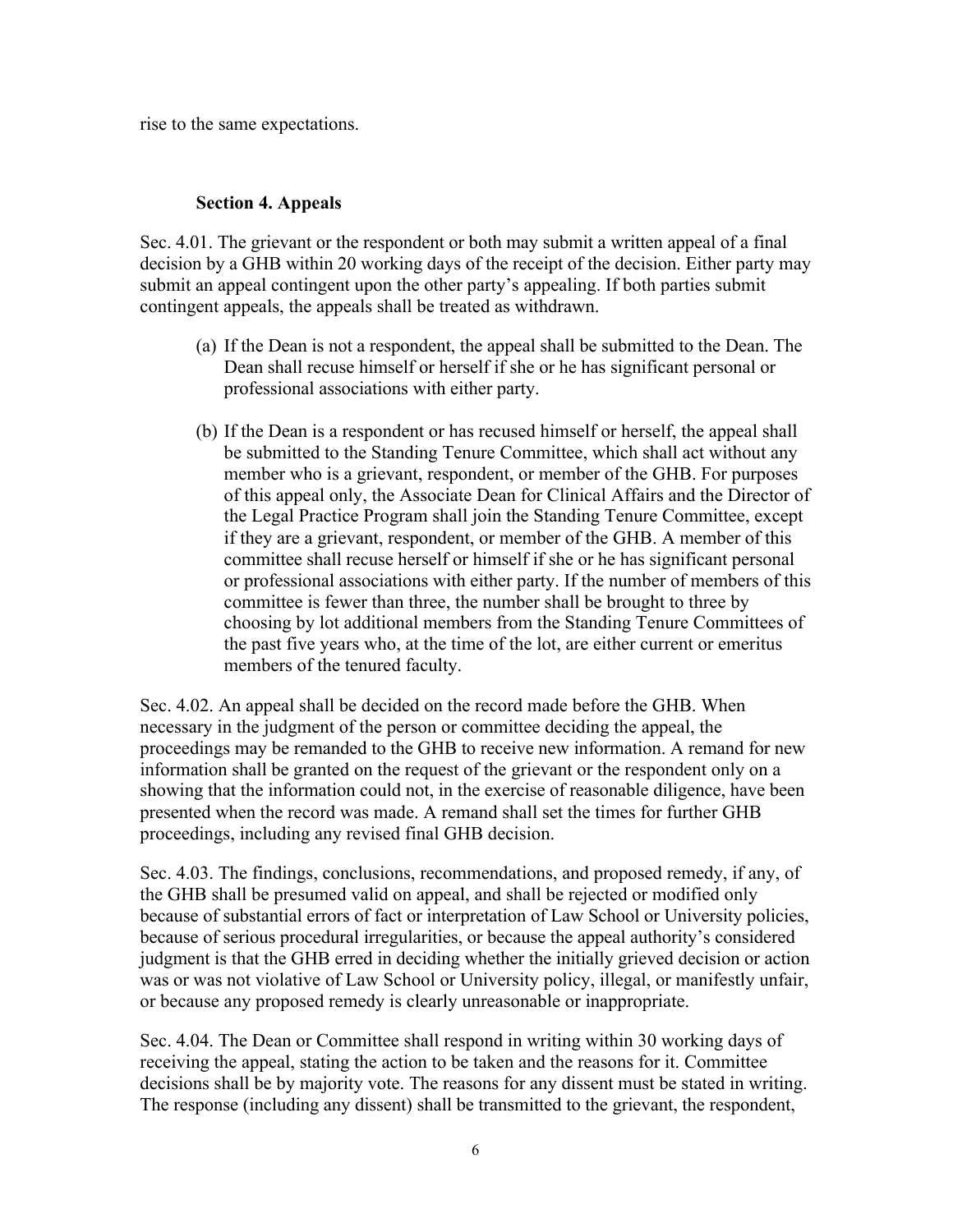the members of the GHB, the DAHR, and the FGM.

Sec. 4.05. After exhausting the procedures set forth above, if the party believes that there has been a substantial inequity, that party may, within 20 days of receiving the decision, file a written appeal to the Provost. In considering such an appeal, the Provost shall act in accordance with Sections 4.02 and 4.03. The Provost shall respond in writing within 30 working days of receiving the appeal, stating the action to be taken and the reasons for it. The response shall be transmitted to the grievant, the respondent, the person or persons who decided the initial appeal under 4.01, the members of the GHB, the DAHR, and the FGM.

### **Section 5. Structure; Organization; Miscellaneous**

Sec. 5.01.

(a) The University will establish a Faculty Grievance Hearing Panel (FGHP) from whose members each Grievance Hearing Board will have one selected randomly, subject to the exceptions contained in Sec. 5.03. The FGHP will consist of tenured faculty members, elected by each school or college in accordance with written rules formulated by that unit. The Law School governing faculty shall elect one member of the tenured Law School faculty (who may be an emeritus member) to serve on the FGHP. Law School faculty on the FGHP shall each serve a single term of three years, unless the Law School faculty member is one of the initial members of the FGHP chosen by lot to serve a term of only one or two years. At the expiration of the term, the governing faculty of the Law School shall elect a new member. FGHP members must not serve consecutive terms. Vacancies will be filled in the same manner except that if the unexpired term is one year or less, the replacement member shall serve an additional three-year term.

(b) The Law School shall establish a Law Faculty Grievance Panel (LFGP) from which two members may be selected to serve on a Grievance Hearing Board, subject to the exceptions contained in Sec. 5.03. At the beginning of each academic year, the Law School governing faculty shall elect five members from the tenured faculty (who may be emeritus members) or clinical or legal practice faculty on seven-year contracts to serve on the LFGP for one year. LFGP panel members shall serve no more than three consecutive terms

### Sec. 5.02.

(a) Within 10 working days of receiving notice of a pending grievance from the DAHR, the grievant and the respondent, in consultation with the Law School Ombud, may agree on two Law School members of the LFGP to serve on the GHB. The parties shall transmit this choice to the DAHR and the FGM who shall appoint these members to the GHB. If the parties are unable to agree within these 10 days, the DAHR and FGM shall jointly choose two Law School members of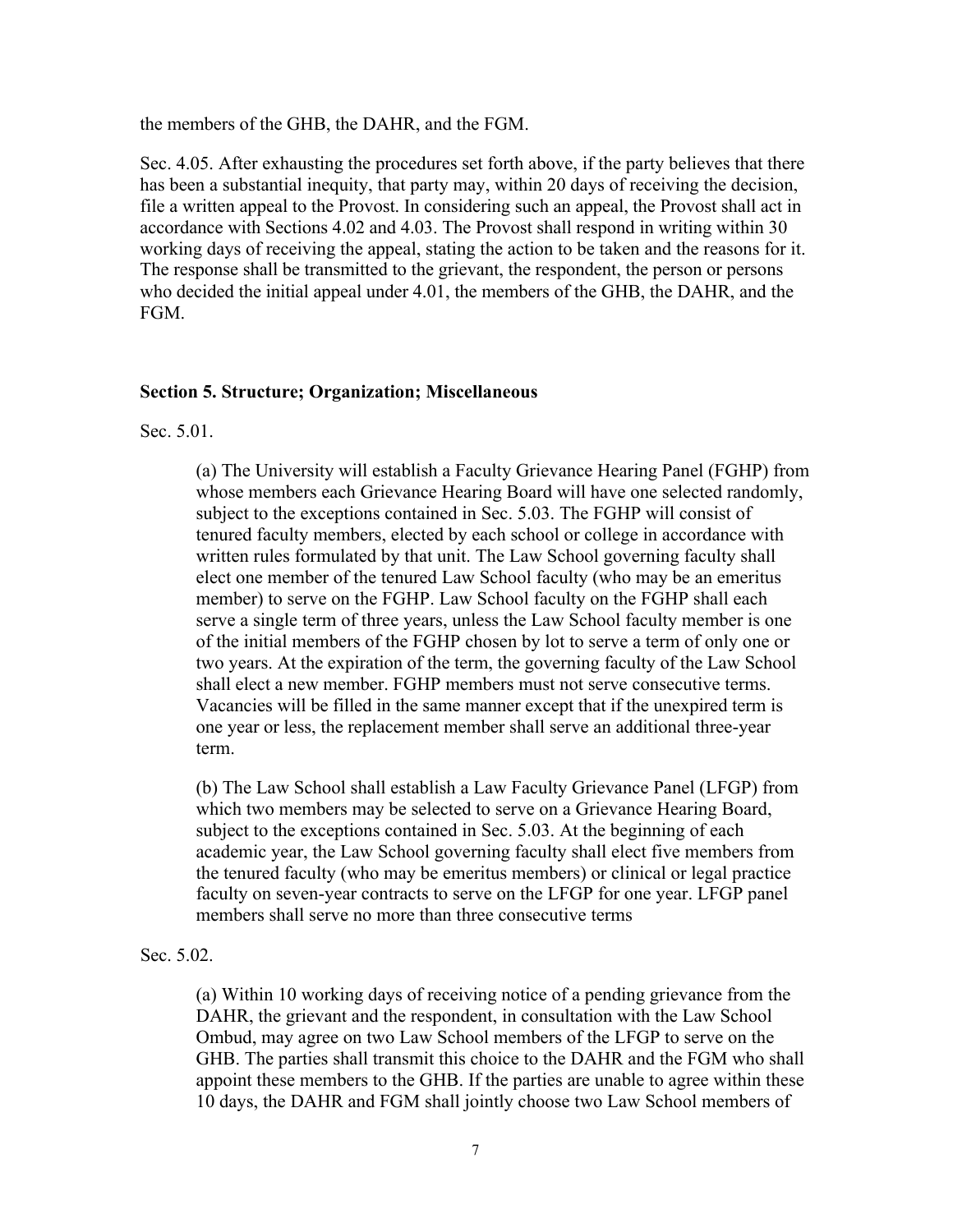the LFGP by lot.

(b) Within 10 working days of the appointment of the Law School faculty members of the GHB, the DAHR and the FGM shall, in consultation with the Law School Ombud, appoint a member of the FGHP to serve as chair of the GHB. The chair shall not be a member (or emeritus member) of the Law School faculty.

(c) Except in extraordinary cases or in cases of recusal, members of the GHB shall continue to serve as members of the GHB until the grievance procedure (including any appeals and remands) has been completed even if their terms as members of the FGHP or LFGP have expired.

Sec. 5.03. A member of a GHB shall recuse herself or himself if she or he has significant personal or professional associations with either party, and any member shall be excused with the concurrence of both the DAHR and the FGM, if either the grievant or the respondent objects for sufficient cause to that person's serving. If the DAHR and the FGM disagree about excusing a GHB member, the issue shall be resolved by the Dean, or, if the Dean is a respondent, by the Provost. A recused or excused GHB member shall be replaced by using the same procedure applicable to the selection of that member. If more than 3 members of the LFGP are recused or excused, the DAHR and the FGM shall jointly choose a replacement member of the GHB by lot from the tenured faculty (who may be emeritus members) or clinical or legal practice faculty on seven-year contracts.

Sec. 5.04. The Faculty Grievance Monitor (FGM) is a tenured faculty member who is appointed annually by SACUA to monitor all grievances. In addition to the functions assigned elsewhere, the FGM and the DAHR shall have the following responsibilities:

- (a) Jointly to provide or arrange for the training of FGHP members, and especially those designated as GHB chairs, in the conduct of a hearing and the preparation of a formal written decision;
- (b) Jointly or separately to provide objective information to either the grievant or the respondent or both about the operation of the grievance procedure;
- (c) Separately to monitor the processing of all grievances and to report to the Dean or to the Provost if the Dean is a respondent, any delay or other failure to comply with specified procedures or GHB directives or decisions on appeal;
- (d) Separately to maintain confidential records of all grievance proceedings, including copies of all written documents that are submitted and of any written transcript of testimony that is prepared. If there is a single voice or electronic recording of the testimony, the DAHR shall maintain custody of it after the GHB renders a final decision, but shall allow access as needed by the parties, the FGM, and the University authority to whom any appeal is addressed; and
- (e) Jointly to provide redacted reports or summaries of cases, with party names and all identifying details deleted, to University administrators and faculty members, scholars, and others with a legitimate interest in knowing about the